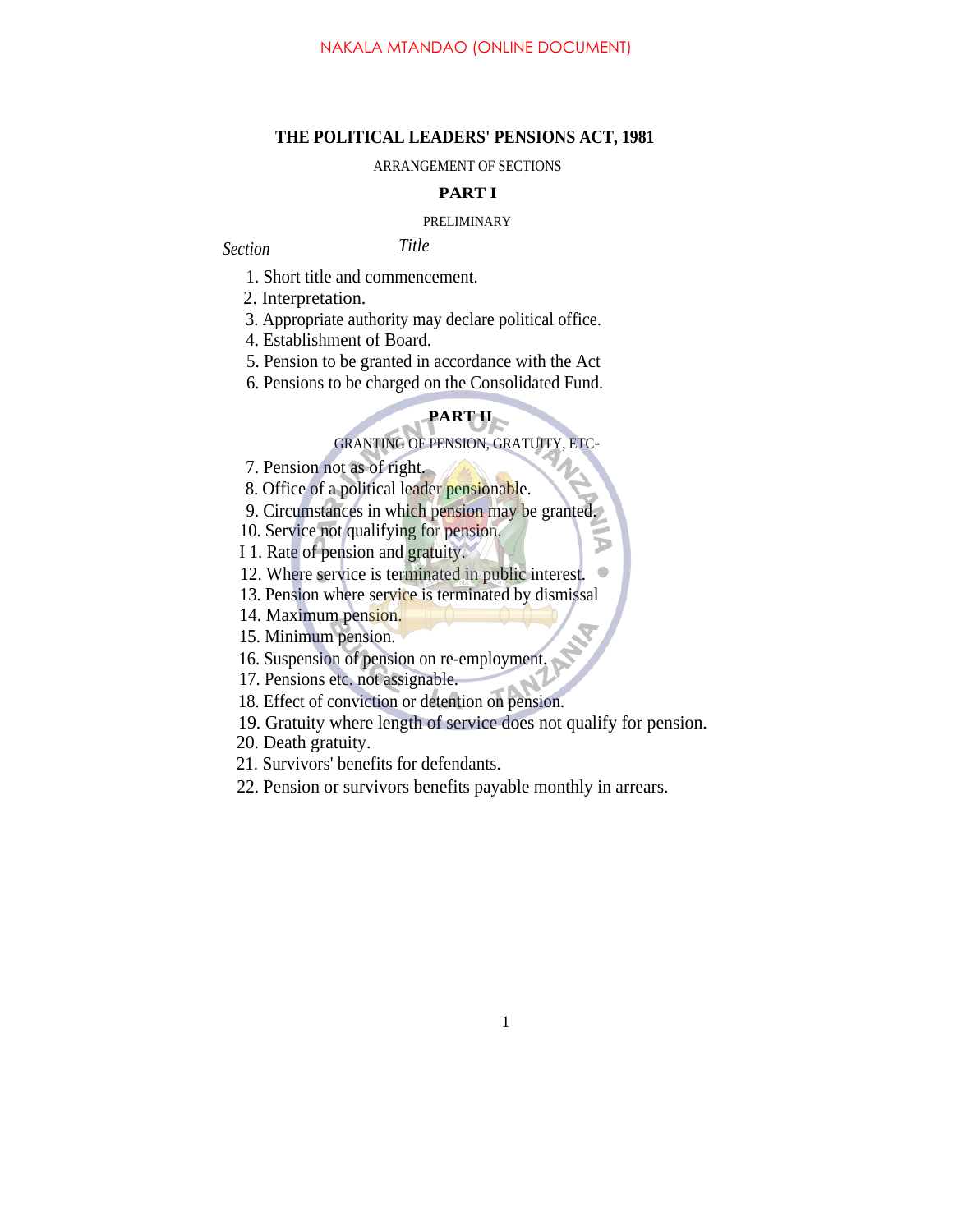# **THE UNITED REPUBLIC OF TANZANIA**



No. 14 OF 1981

**I ASSENT** Or *President*

7TH SEPTEMBER, 1981

**An Act to make provision for granting pensions, gratuities and other allowances to political leaders or their dependents**

[1ST JANUARY, 1978]

ENACTED by the Parliament of the United Republic of Tanzania.

## **PART I**

## PRELIMINARY

**1.** This Act may be cited as the Political Leaders' Pensions Act, 1981, and shall be deemed to have come into operation on the first day of January, 1978.

Short title and commencement

**2.** In this Act, unless the context requires otherwise-<sup>49</sup>appropriate authority'' means the President;

RMENT

 $\bullet$ 

''the Board'' means the Board established by section 3; "dependent" in relation to a deceased political leader means-,

- (a) where the deceased political leader was a male, his widow or where immediately preceding his death he was married to two or more wives, all his widows;
- (b) where the deceased political leader was a female, the husband of the deceased officer who satisfies the appropriate authority that he was wholly or substantially dependent upon the deceased political leader's income for his livelihood-<sup>0</sup>

Interpretation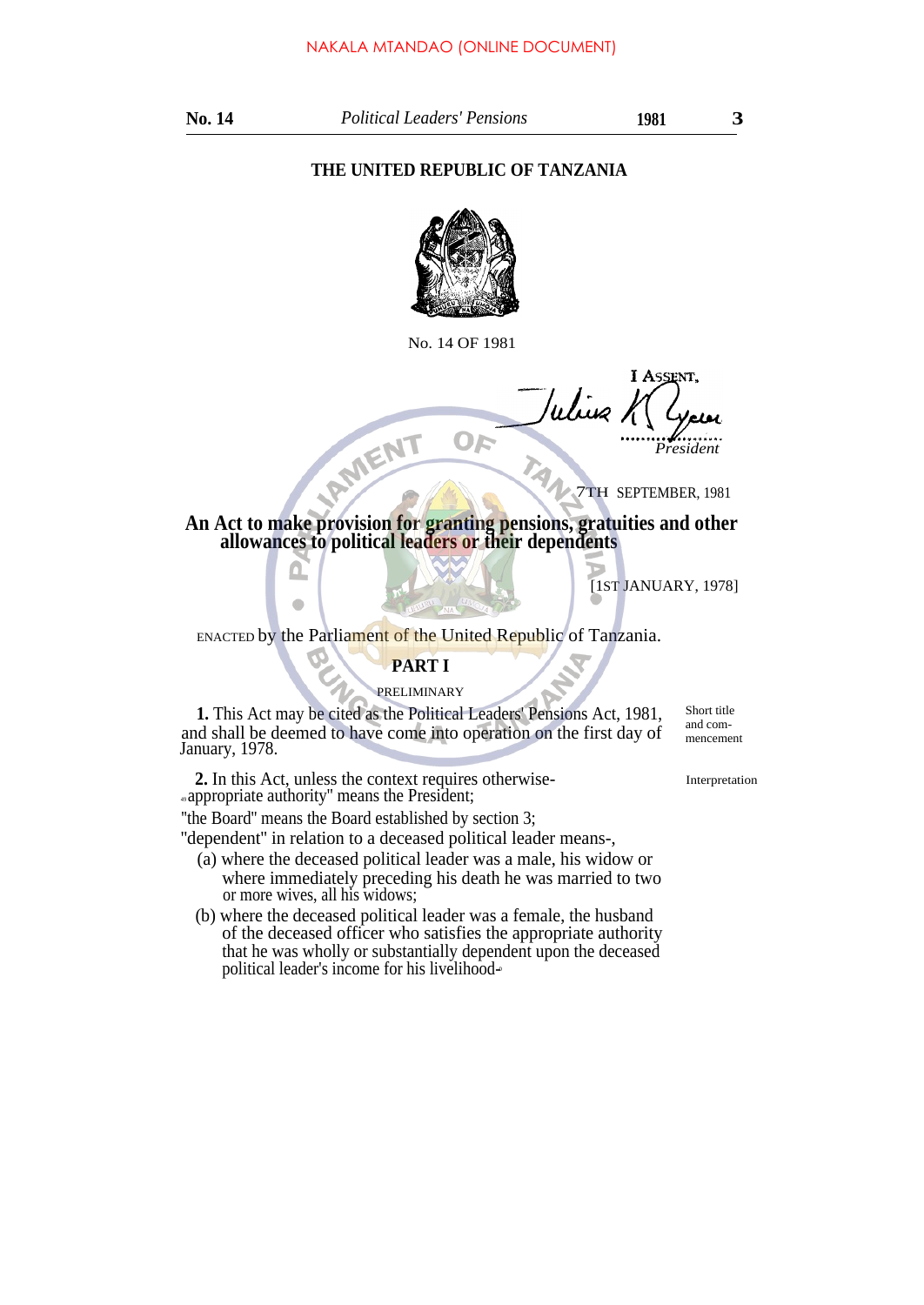- (c)'every child of the deceased political leader under the apparent age of eighteen years, but does not include any married daughter living with her husband immediately!, Preceding the death of the deceased political leader; and
- (d) the immediate parents of the deceased political leader. who satisfy the appropriate authority that they were wholly or substantially dependent upon the deceased political leader's income for their livelihood;

-Minister" does not include the Vice-President and the Prime Minister; "month" means a calendar month;

- "non-pensionable office'' means an, Office which is not, a pensionable Office;
- ''Pensionable office'' means an office which is a pensionable office under the laws or regulations m force in relation to the service in that office: office; ...
- pensionable service'' means service which may be taken into account in computing pensions, gratuities or other allowances payable under this Act;
- "pensionable emoluments" means the -salary which may be taken into account m computing pensions, gratuities or other allowances payable under this Act;
- ''political leader'' means any person who holds or has held a political office;
- "political office'' means the office of speaker. Minister. Deputy Minister, Regional Commissioner, Area Commissioner and Member of Parliament and any other office declared by the President, under section 3, to be a political office-,

''public service means--

- (a) service m a civil capacity under the Government of the United Republic of Tanzania; or
- (b) service, under the former East African Community or any of its corporations-, or
- (c) any other service which may have been determined to be public service for the purposes of this Act by the Governor of the former Tanganyika Territory;
- ''reckonable service'' for the purposes of this Act means-
	- (a) any period before 1st January, 1978, during which a Person held a political office; and
	- a person held or is holding a political office whether before or after the passing of this Act'. (b) any period before beginning on or after 1st January, 1978 during

and in this Act "aggregate period of reckonable service as a political leader'' in relation to a person, means the period. falling within either of the preceding paragraph, during which he is or was such a political leader or the aggregate of such period;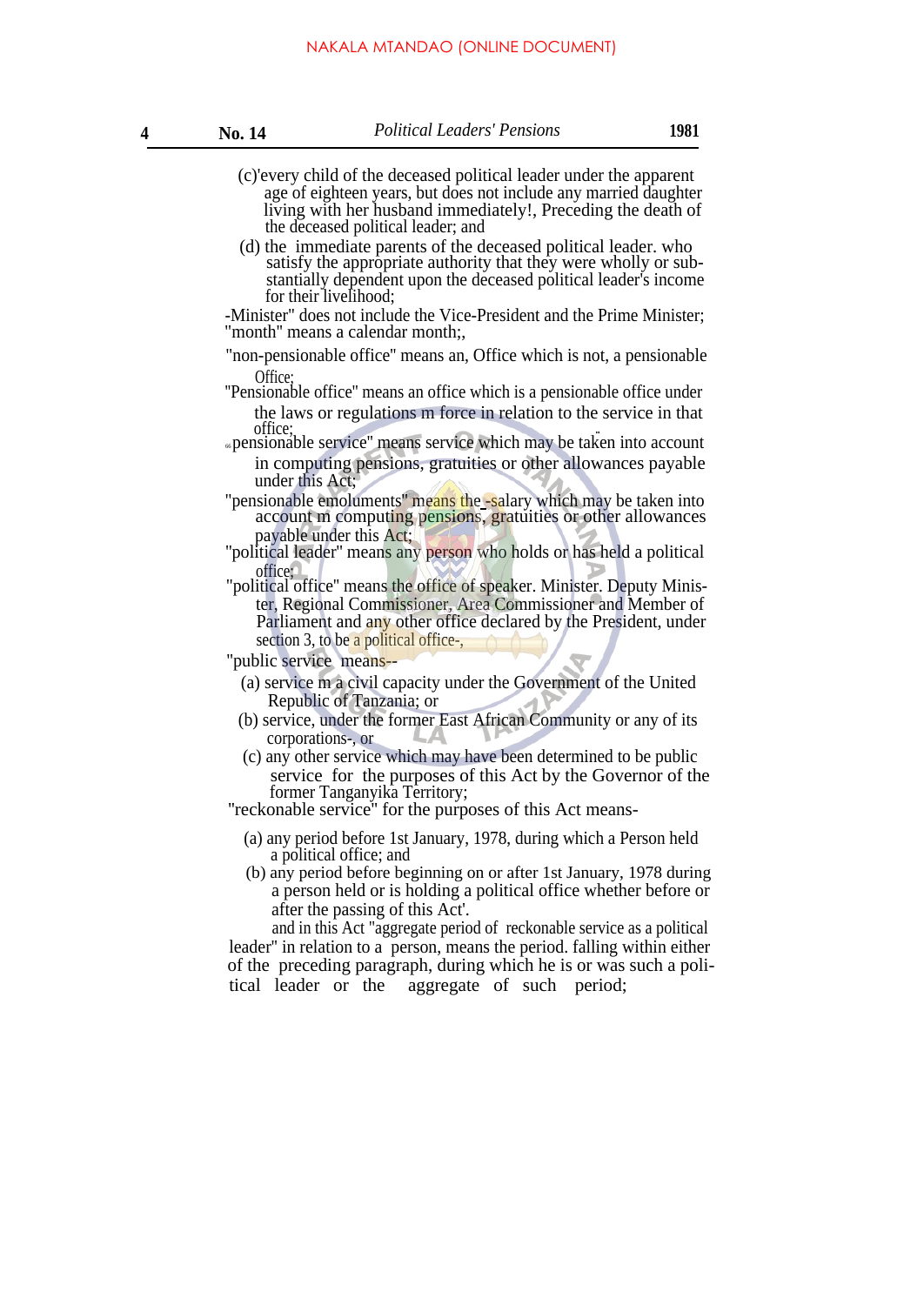- "qualifying service'' in relation to any political leader means service which may be taken into account in determining whether or not he is eligible by length of service for a pension, gratuity Or Other allowance;
- "survivor'' means any person who, on the death of a political leader, may be entitled to survivor's benefits under this Act;
- ''wife'' means a lawfully married wife and the expression ''husband'' shall be construed accordingly;
- "salary'' means the basic salary of a political leader excluding bonus, commission, cost of living allowances, incentive allowance or any other additional emoluments of any kind;

"year'' means any period of twelve months.

**3.**-(1) The President may, by order published in the *Gazette.* declare any office to be a political office for the purposes of this Act. (2) The offices of Speaker, Minister, Deputy Minister, Regional Commissioner, Area Commissioner and of Member of Parliament. hereby deemed to have been declared to be political offices under this section.

**4.**- (1) The President shall. appoint a board to be known as a Political Leaders Pension Board whose functions shall be to advise him on matters in regard to the exercise of his powers under this Act

(2) The President may delegate to the Board all or any of his powers under this Act but he shall not delegate his powers under subsection (3) of section 5 and subsection (1) (d) of section 9.

**5.**-(1) Pensions, gratuities and other allowances may be granted to a political leader or his dependants as the case may be, by the

appropriate authority, in accordance with the provisions of this Act. (2) Any pension or gratuity granted under this Act shall be computed in accordance with the provisions in force at the actual date of the

political leader's ceasing to be a political leader.

(3) The President may, whenever he is satisfied that it is equitable to do so, by order published in the *Gazette,* exempt any political leader from all or any of the provisions of this Act or modify the application of all or any of the provisions of this Act in relation to any political leader.

**6.** There shall be charged on and paid out of the Consolidated Fund all such sums of moneys as may from time to, time be granted by way of pension, gratuity or other allowance in pursuance of this the Act.

#### **PART II**

#### GRANTING OF PENSION, GRATUITY, ETC

7.-(1) No political leader shall have an absolute right to Compensation for Past services or to pension, gratuity or other allowance, and nothing contained -in this Act shall affect the right of . the

Appropriate authority may declare an office to be a political office

Establishment of a Board

Pension to be granted in accordance with the Act

Pension to be charge on the Consolidate Fund

> Pension, etc. not as of right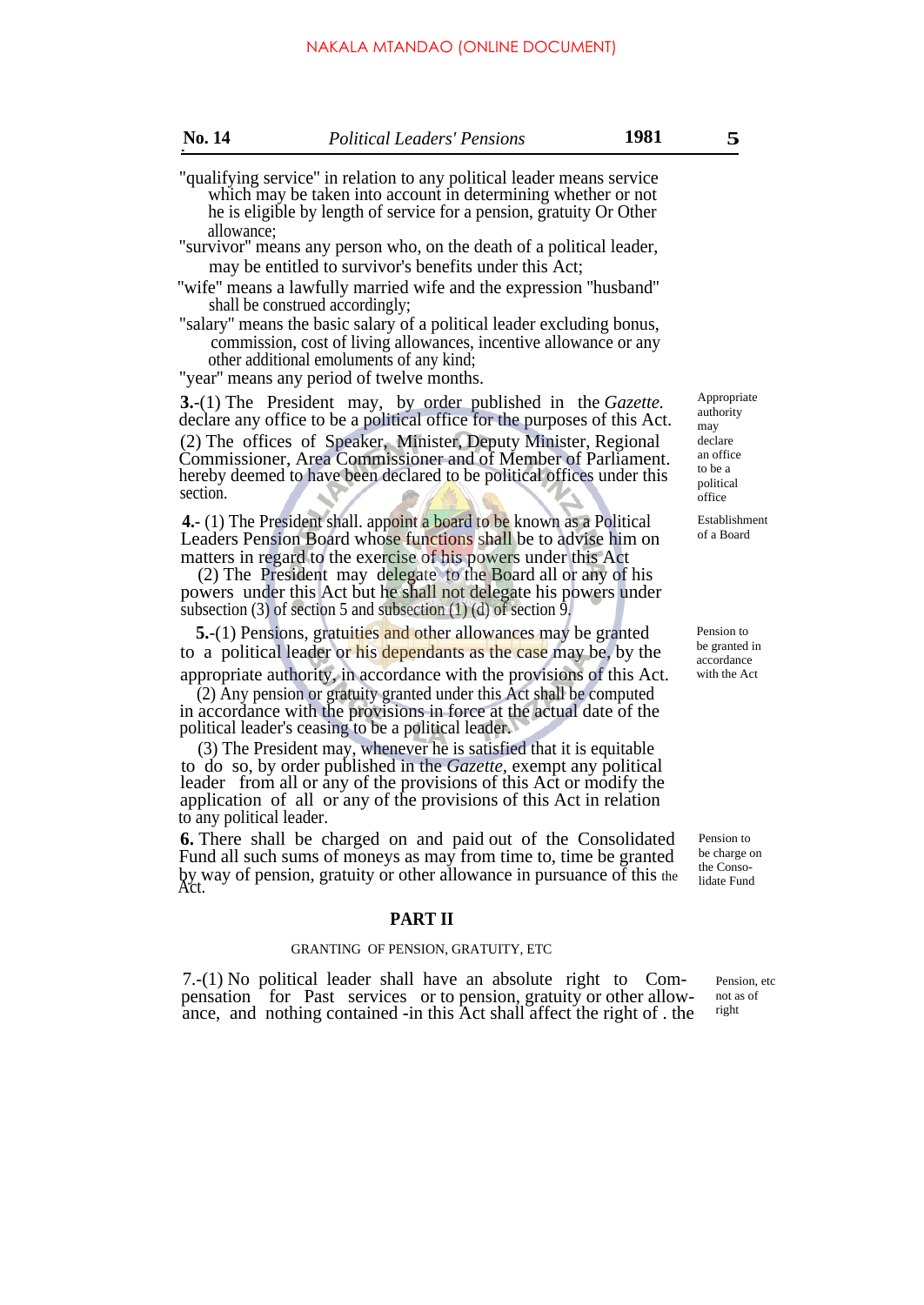appropriate authority to dismiss any political leader at any time without compensation.

(2) Where it is established to the satisfaction of the appropriate authority that a political leader has been guilty of negligence, irregularity or misconduct, the pension, gratuity or other allowance may be reduced or altogether withheld.

Office of a  $\mathbf{8}$ . (1) Every Political office shall be pensionable.

(2) Subject to the provisions of this Act, a person who on or after the 1st January. 1978, whether before or after the passing of this Act, ceases or has ceased to be a political leader shall be entitled to receive a pension or a gratuity under this Act from the time when any of the conditions specified by section 9 are or were fulfilled in respect of film.

**9.**-(1) Subject to the provisions of this Act no pension, gratuity or other allowance shall be granted under this Act to any political leader except on ceasing to be a political leader in one of the follobe granted wing cases: -

- (a) his aggregate period of reckonable service (whether as a Political leader or otherwise) is or was not less than ten years;
- (b) he is not, immediately after ceasing to be a political leader, re-appointed, re-eleated or does not revert to a pensionable office;
- (c) on medical evidence to the satisfaction of the appropriate authority that he is incapable by reason, of any infirmity of mind or body of discharging the duties of his office and that such infirmity is likely to be permanent;
- (d) if he retires from the political office with the consent of or the directions of the President,, and the President by writing under his hand, declares that this paragraph shall apply;
- (e) he is removed from service in the public interest.

(2) Where, immediately before he was appointed, nominated or elected, as the case may be, to, a political office, a public officer was employed on pensionable terms or his employment was governed by an employees' terminal benefits scheme under which the terminal benefits On retirement took the form of payment of a pension, that political leader shall not be eligible to receive a

 pension or gratuity under this Act unless he ceases to be a political leader in circumstances in which he is permitted by the law or regulation of the service in which he was employed as a public- officer to retire on a pension or gratuity, but his pension or gratuity shall be calculated. with reference to the provisions of the law or regulations which governed his employment as such a public officer.

(3) For avoidance of doubt a public officer who is appointed, nominated or elected as the case may be, to a political office, shall, on taking such office be deemed to be on leave without salary from his former office but the period during which he occupied a political office shall be

pensionable

political

leader

Circumsta. nces in which<br>pensions may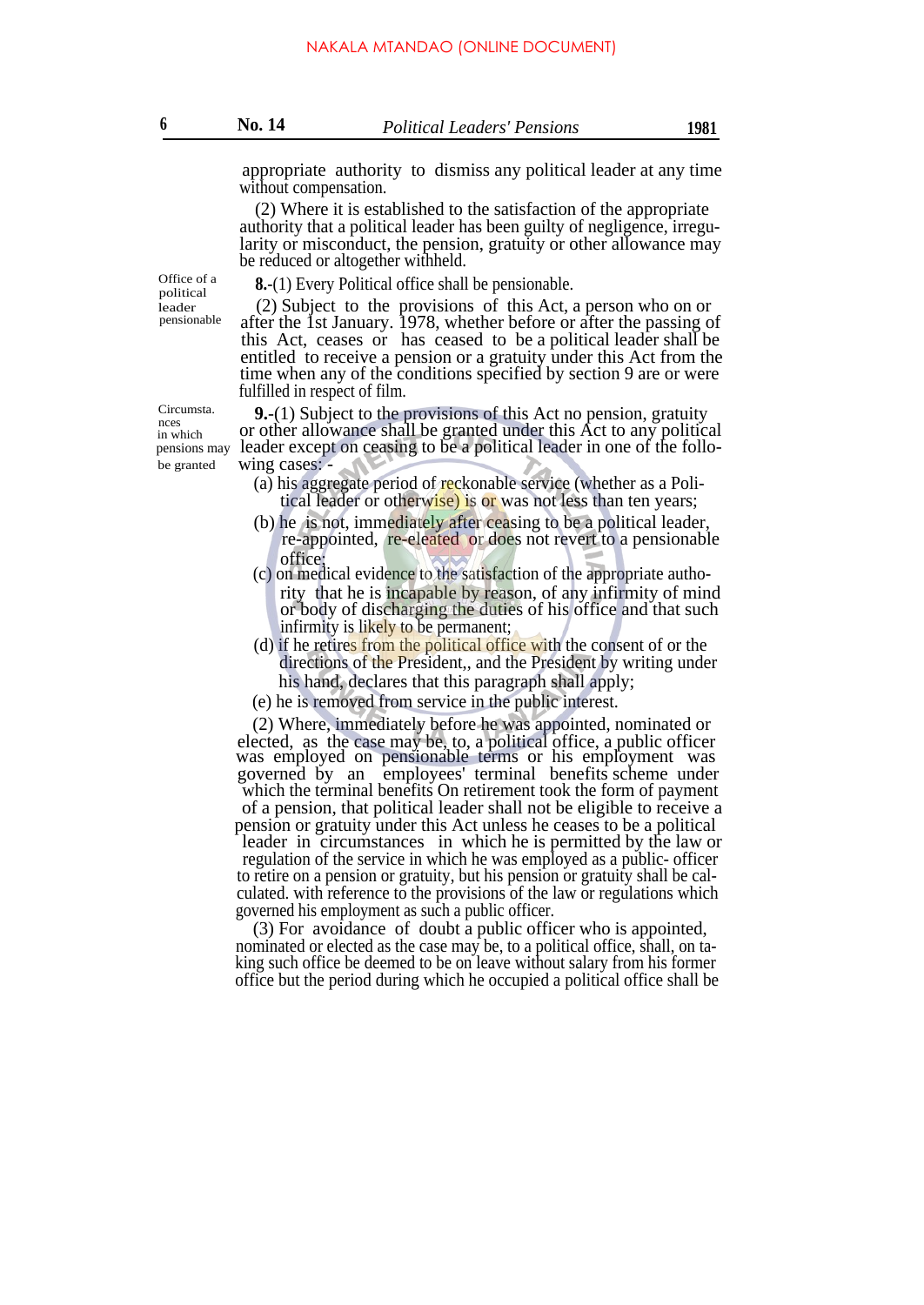taken into account for the purposes of computing any pension or gratuity he may be granted under the pension laws, of regulations governing his employment as a public officer.

**10.** No pension or gratuity shall be awarded under this Act to any political leader in respect of any service-

(a) while he was absent from duty on leave without salary unless it is established to the satisfaction of the appropriate authority that such leave was granted on ground of public policy; or

(b) while, under the age of eighteen years.

**11.**-(1) Subject to the provisions of this Act, every political leader who qualifies for pension under this Act may. on ceasing to be a a political leader, be granted-

- (a) a reduced annual pension of an amount equal to one-half of the specified amount;
- (b) a reduced pension gratuity equal to twelve and one-half times the amount of the reduction so made in the pension unless the said political leader exercises an option in writing to be paid in lieu of such gratuity and reduced pension, such specified amount:

Provided that in the application of this section the political leader shall not be entitled to a minimum pension under section 15.

(2) For the purpose of this section, ''specified amount'' means an annual amount equal to one six hundredth of a political leader's annual pensionable emoluments for each completed month of the pensionable service.

(3) If a political leader exercises the option his decision shall be irrevocable so far as concerns any pension granted to him under this Act.

(4) The exercise of any option made under the provisions of this section shall be in writing addressed to the appropriate authority.

**12.** Where a political leader is removed from the service as a political leader and a pension, gratuity or other allowance cannot otherwise be granted to him under this Act, the appropriate authority may, if he thinks fit, grant sub, pension, gratuity or other allowance as he thinks just and proper, not exceeding in amount that for which the political leader would be eligible if he ceased to be a political leader in the circumstances described in paragraph (c) of section 9.

**13.** Where a political Leader is dismissed from the service as a political leader, the appropriate authority may, if he thinks fit, grant such pension, gratuity or other allowance as he thinks just and proper, not exceeding in amount that for which the political leader would be eligible if he ceased to be a political leader in the circumstances described in paragraph (c) of section 9.

Service not qualifying for pension

Rap of pension and gratuity

Where service is terminated in public interest appropriate authority may grant pension

Pension where service is terminated by dismissal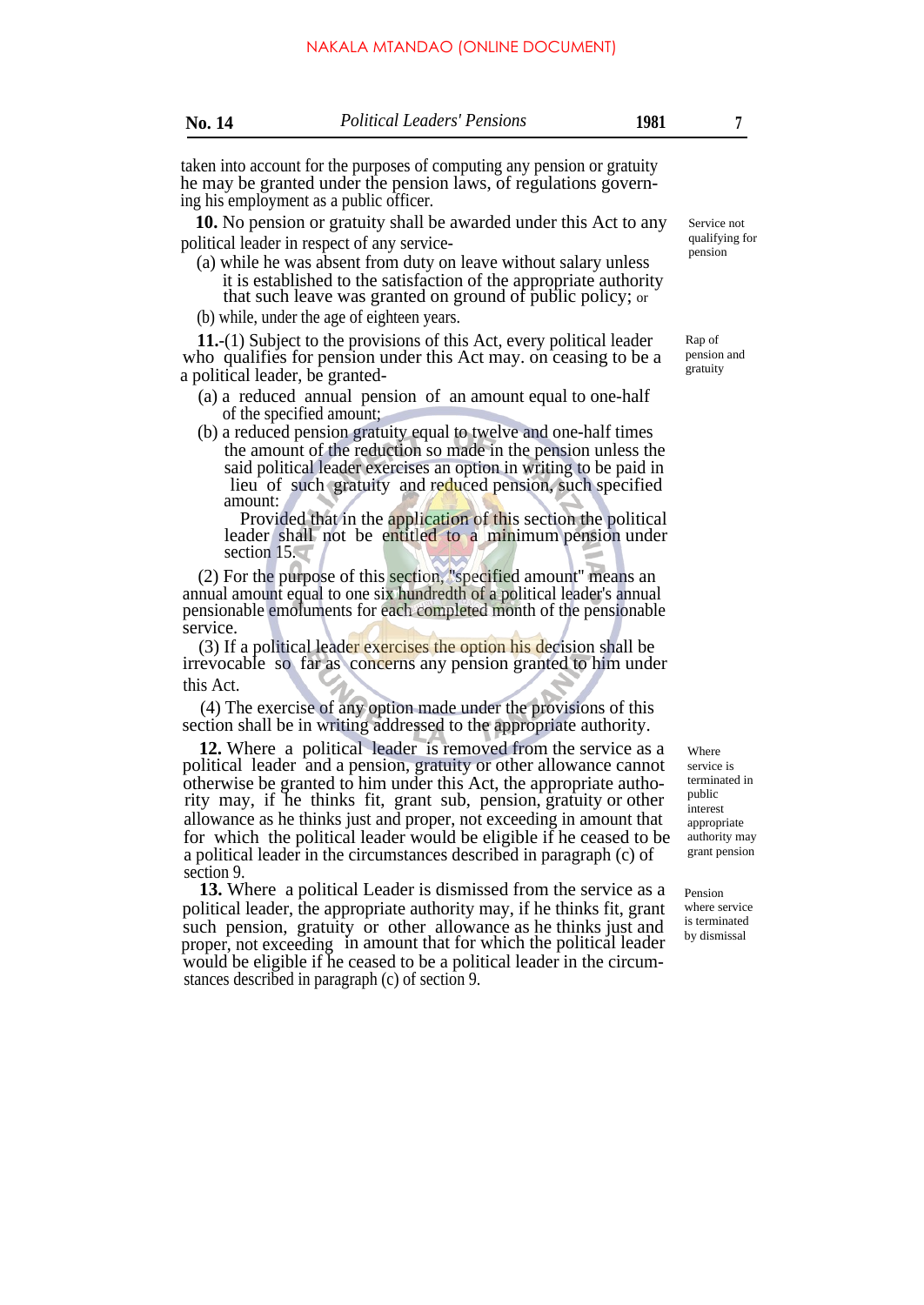Maximum pension

**14.**-(1) Except in cases provided for by subsection (2) of this section, pension granted W a political leader under this Act shall not exceed two-thirds of the highest pensionable emoluments drawn by him at any time in the course of his service as a political leader:

Provided that is shall not apply where a person is receiving a minimum pension as provided under section 15 of this Act.

(2) A political leader who has been, granted a pension in respect of his service shall not at any time draw from the Consolidated Fund an amount of pensions which, when added to the amount of any pension drawn in respect of other service, exceeds two-thirds of the highest pensionable emoluments drawn by him at any time in the course of his service as a political leader.

(3) Where the limitation prescribed by subsection (2) operates, the amount of the pension to be drawn shall be subject to the approval of the appropriate authority in order that it may be determined with due regard to the amount of any pension to be drawn in respect of such other service.

(4) For the purposes of subsections  $(1)$ ,  $(2)$  and  $(3)$  of this section, an additional pension granted in respect of injury shall not be taken into account, but where a political leader is granted that additional pension under this Act, the amount thereof together with the remainder of his pension or pensions; shall not exceed five-sixths of his highest pensionable emoluments drawn at any time in the course of his service as a political leader.

**15.**-(1) In this section, ''minimum pension'' means a specified amount of money which may from time to time, by order published in the *Gazette,* be declared by the President to be minimum pension.

(2) Notwithstanding the provisions of section 14, a political leader who is ordinarily resident in the United Republic, shall not, so long as he continues to be resident, be paid a pension which is less than the minimum pension:

Provided that-

- (a) where the political leader is in receipt of two or more pensions, the provisions of this section shall so apply that the aggregate of the pension so paid shall not be less than the minimum pension; and
- (b) the provisions of the section shall apply only in relation to the reduced pension to which a political leader is entitled.

**16.** If a political leader to whom a pension has been granted under this Act is re-appointed or re-elected, as the case may be, to a political office or is re-appointed to an office in the public or parastatal service, the payment of his pension shall be suspended during the period of his service upon re-employment or re-election as the case may be.

Pensions, ate. not be assignable

Suspension of pension on re-employment

> **17.** A pension, gratuity or other allowance granted under this Act shall not be assignable or transferable except for the purpose of satisfying-

Minimum pension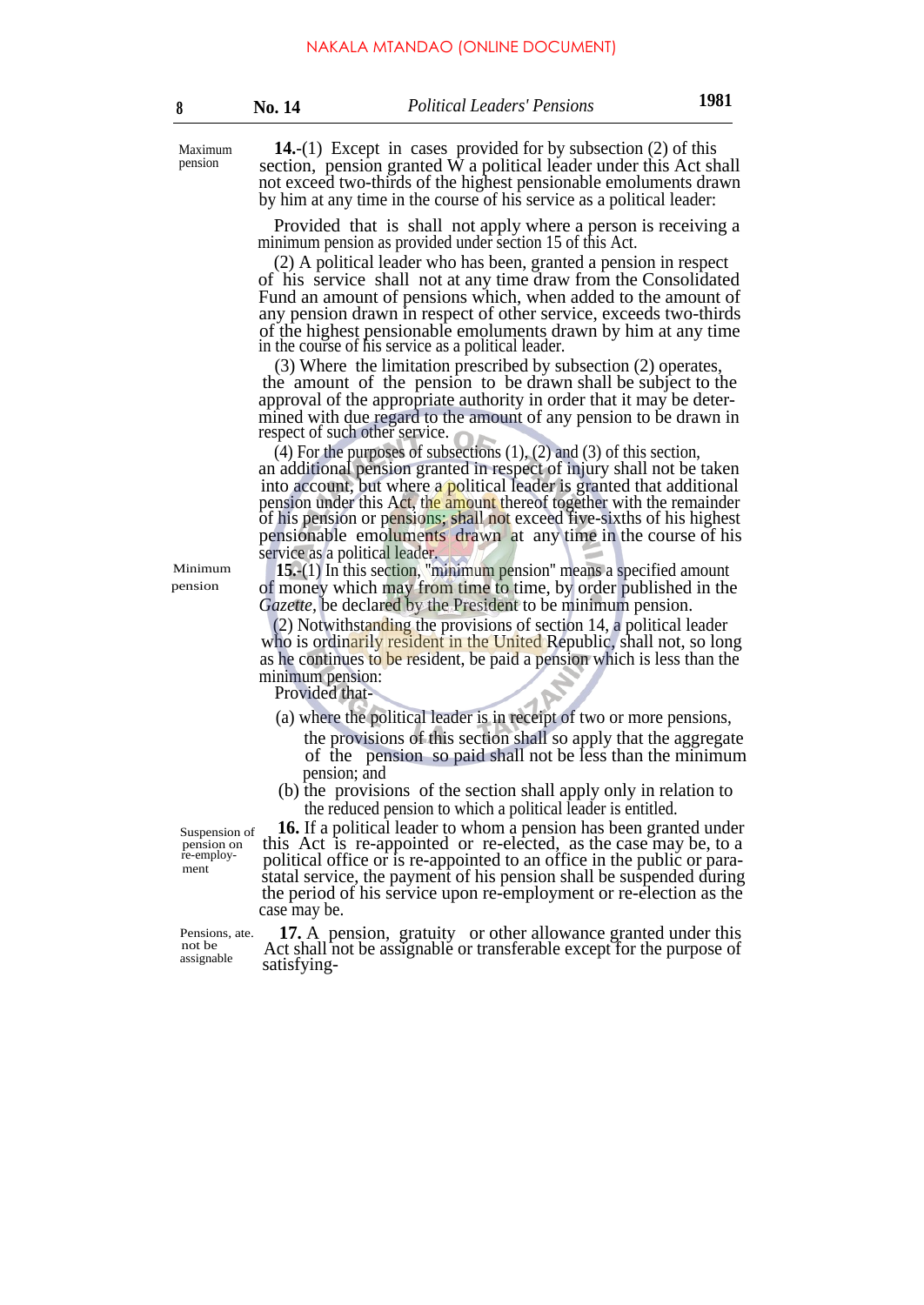(a) a debt due to the Government or any parastatal organization; or

(b) an order of any competent court for the periodical payment of a sum of money towards the maintenance of the wife or former wife or minor child of the political leader to whom the Pension, gratuity or other allowance has been granted and shall not be liable to be attached, sequestrated or levied upon for or in respect of any debt or claim of any kind.

**18.**-(1) If any person to whom a pension or gratuity has been granted under this Act is sentenced to a term of imprisonment for a period exceeding six months by any competent court for any offence involving moral turpitude, or is detained for a period exceeding six months pursuant to an order made under the Preventive Detention Act 1962, the pension shall cease as from the date of such imprisonment or detention unless otherwise decided by the appropriate authority.

(2) If any Person receiving a pension under this Act is sentenced or detained after he has ceased to be political leader in circumstances in which he is eligible for a **pension** or gratuity under this Act but before the pension or gratuity is granted, then the proviions of subsection (1) shall apply as respects any pension or gratuity which may be granted to him.

(3) Where a pension or gratuity ceases by reason of this section it shall be lawful for the appropriate authority, to direct all or any part of the moneys to which such political leader would have been entitled by way of pension or gratuity had he not been sentenced or detained as aforesaid, to be paid to, or applied for the maintenance or benefit of all or any to the exclusion, of the other or others, of the following, that is to say, such person and wife, child or children of his, in such proportions and manner as the appropriate authority thinks proper, and such money shall be paid or applied accordingly.

**19.** Every political leader, otherwise qualified for a pension under this Act, who has not completed in the aggregate the minimum period of ten years' service qualifying him for a pension, may, ceasing to be a political leader, be awarded a gratuity not exceeding one-quarter of the total emolument for his recknonable service.

**20.**-(1) Where a political leader dies in the service as a political leader, it shall be lawful for the appropriate authority to grant to his legal. personal representative a gratuity of an, amount not exceeding either 'his annual pensionable emoluments, or his commuted pension, gratuity, if any, whichever is greater.

(2) Where a political leader who has ceased to be a political leader on pension , dies before, he has received by way of pension or. reduced pension and gratuity or other benefits under this Act an amount which is equivalent to, the amount which might have been granted to his legal personal representative under subsection (1) of this section had such political leader died while still holding an office as a

Effect of conviction or detention on pension Cap. 490

Gratuity where length of service does not qualify for pension

Death gratuity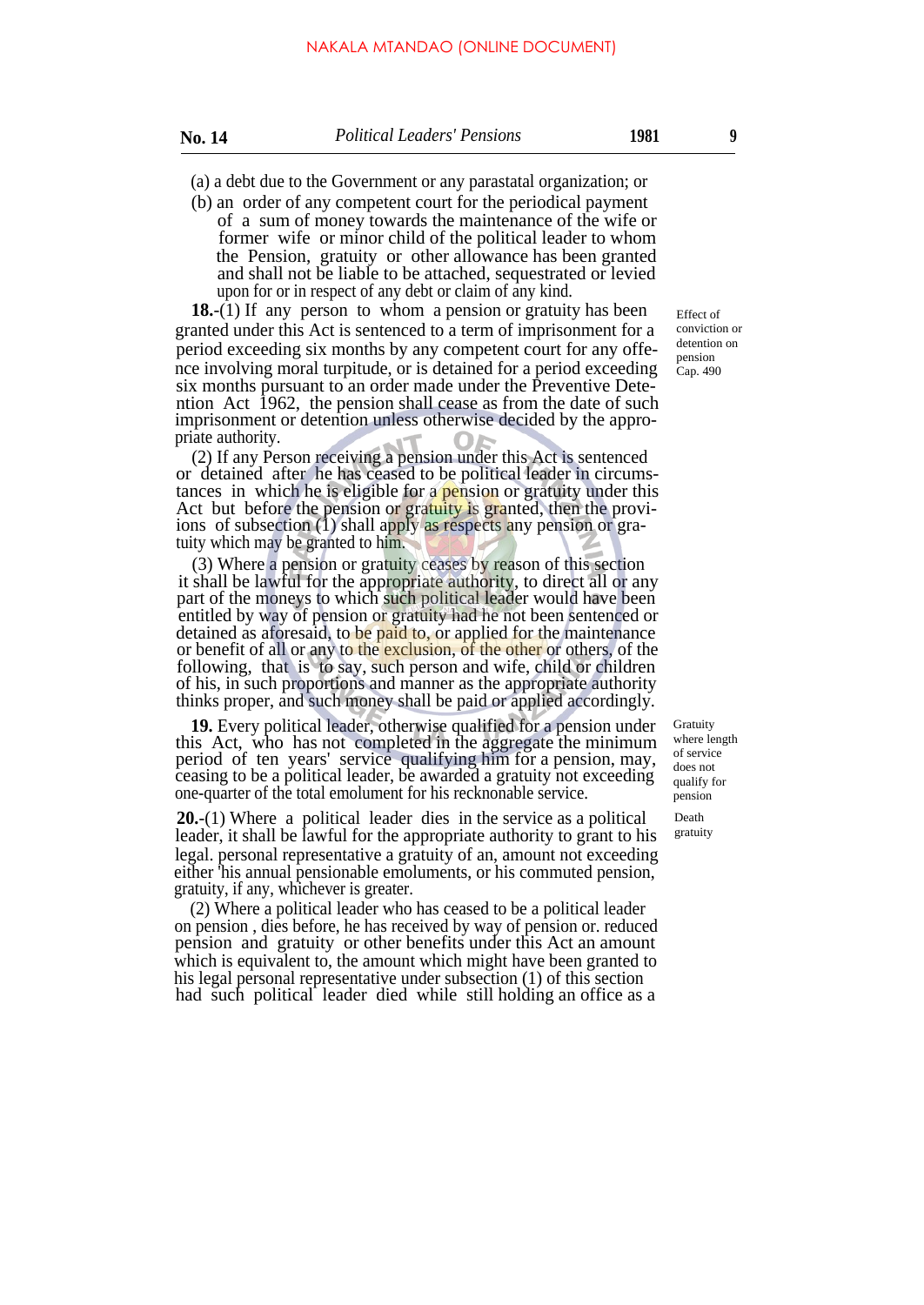political leader, it shall be lawful for the appropriate authority to grant to the legal representative of that political leader a gratuity of an amount not exceeding the difference between the amount which has already been paid to that political leader by way of pension or reduced pension and gratuity or other benefit under this Act and the amount which might have been granted to his legal personal representative under subsection (1) of this section had that political leader died while still holding the office of apolitical leader.

(3) For the purpose of this section-

annual pensionable emoluments'' means the emoluments which would be taken for the purposes of computing any pension or gratuity granted to a political leader under this Act if he had ceased to be a political leader in circumstances described under paragraph (c) of section 9 of this Act;

''commuted pension gratuity'' means the gratuity which might have

been granted to a political leader under paragraph (c) of section I I if he had ceased to be a political leader at the date of his death in circumstances described under paragraph (c) of section 9 of this Act.

Survivor' benefits for dependents

**21.**-(l) Where a political leader who has completed not less than ten years of qualifying service dies whilst in the service as a political leader, his dependants may be granted, with effect from the date follow-

ing that of the death of the political leader, a survivor's benefit under this section in addition to the death gratuity payable under the provision of section 20.

(2) The survivors' benefit under this section shall be of an amount equal to the commuted pension to which the deceased political leader would have been entitled had he retired immediately preceding his death in circumstances described in paragraph (c) of section 9.

(3) The distribution of survivors benefit as between the dependants shall be made in accordance with the intestate law of succession govern ing the community to which the deceased political leader belonged.

(4) The payment of survivors' benefit shall cease upon expiry of a period of three years from the date following that of the death of the deceased political leader or the recipients' death, whichever shall be the earlier:

Provided that-

- (a) in the case of. any payment of a survivors' benefit or any portion thereof being paid to a widow who remarries within a period of three years aforesaid, the payment shall cease;
- (b) in the case of any dependant child, the payment shall cease upon his attaining the age of eighteen years.

(5) The provisions of this section shall apply *mutatis mutandis* where the political leader m receipt of a pension under this Act dies within a period of three years immediately following his ceasing to be a political leader but, in such a case. the survivors' benefit payable shall not exceed the amount of pension which was being paid to the